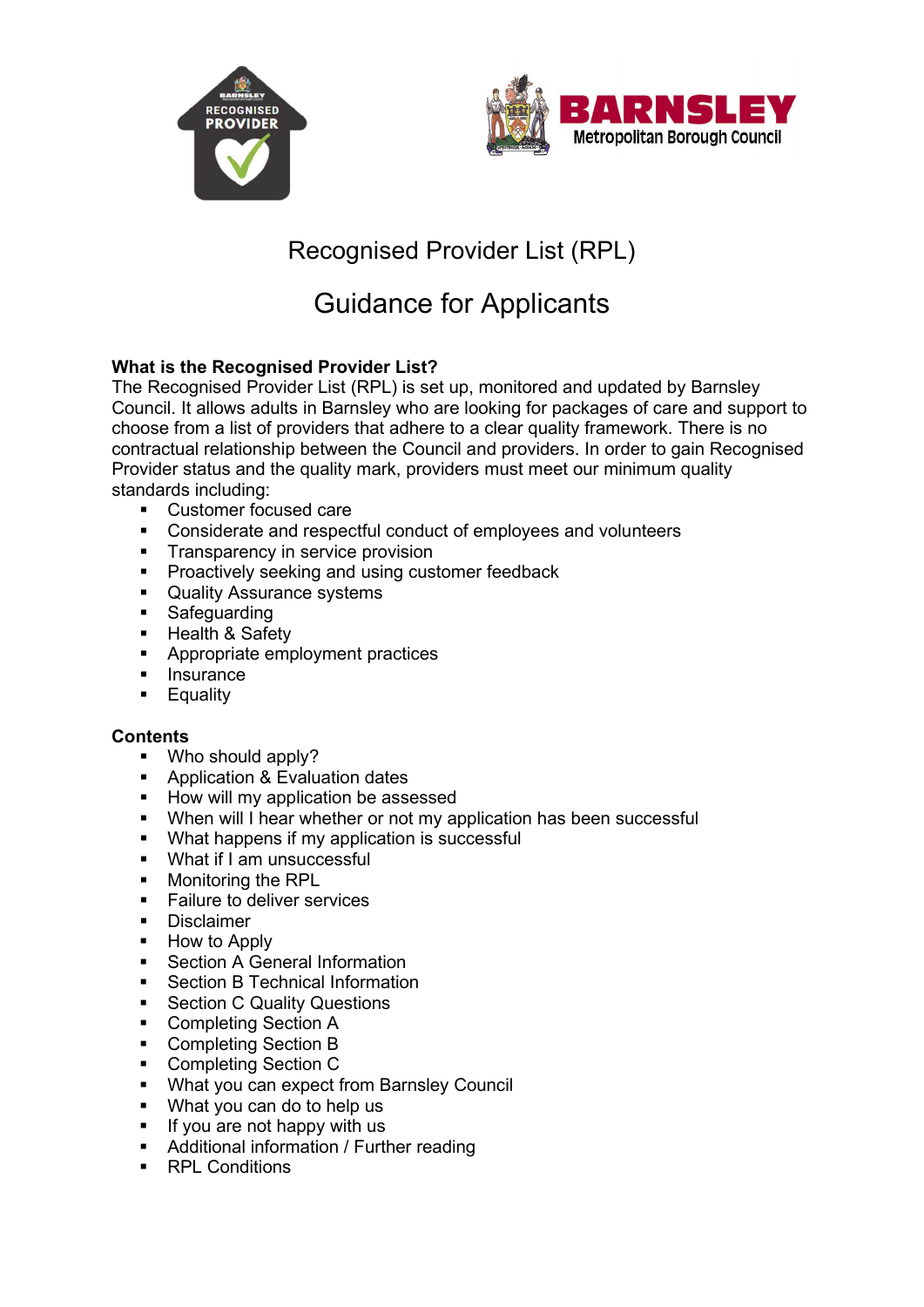# **Who should apply?**

Providers that offer packages of care and support to older people, learning or physically disabled adults, adults with a sensory impairments, mental health service users, carers, and other adults in Barnsley.

 Residential Care Homes **cannot** apply to be included on the RPL for private residential care. However they can apply if they offer support packages such as day services and respite, and if successful these services only would be included.

Post 16 education and training providers are advised to contact the Council's Post 16 Partnership manager rather than applying for the RPL. Please contact [neliwilkinson@barnsley.gov.uk](mailto:neliwilkinson@barnsley.gov.uk) 

If you are not based in Barnsley, you are still welcome to apply to be included on the RPL, but we would expect you to be already providing a service to clients in Barnsley before we would award you the logo. However, this does not stop you from registering your organisation and services on the Live Well Barnsley website.

#### **Please note: The RPL does not represent a contract with Barnsley Council and does not allow for direct purchases from the Council to Providers. The RPL is for adults requiring services who are either in receipt of a Direct Payment (including Supported Managed Accounts) or who are private self-funders.**

## **Application & Evaluation Dates**

Applications can be submitted at any time during the year and will be allocated to the next batch of applications to be evaluated depending on the time of year the application was received. There will be flexibility on the evaluation dates dependent on the quantity of applications received and the work priorities of the Adult Joint Commissioning Unit.

| Applications received between       | Outcome of applications notified to<br>providers by end of: |
|-------------------------------------|-------------------------------------------------------------|
| $\triangleright$ April to July      | October                                                     |
| $\triangleright$ August to November | February                                                    |
| December to March                   | June                                                        |

This cycle of dates will be reviewed. Future dates will be included on the Council's website at<www.barnsley.gov.uk/rpl>

#### **How will my application be assessed?**

Your application will be assessed against the specific quality standards of this guidance by 2 assessors who are Council officers. The assessors are given written guidance on what to look for in each answer and how to assess policies and procedures and they will look closely at the answers you have given and the policies & procedures that you submit with your application.

Each question in Section B will be scored as either a pass or a fail and each question in Section C of the application will be scored out of 5. Any application getting a fail in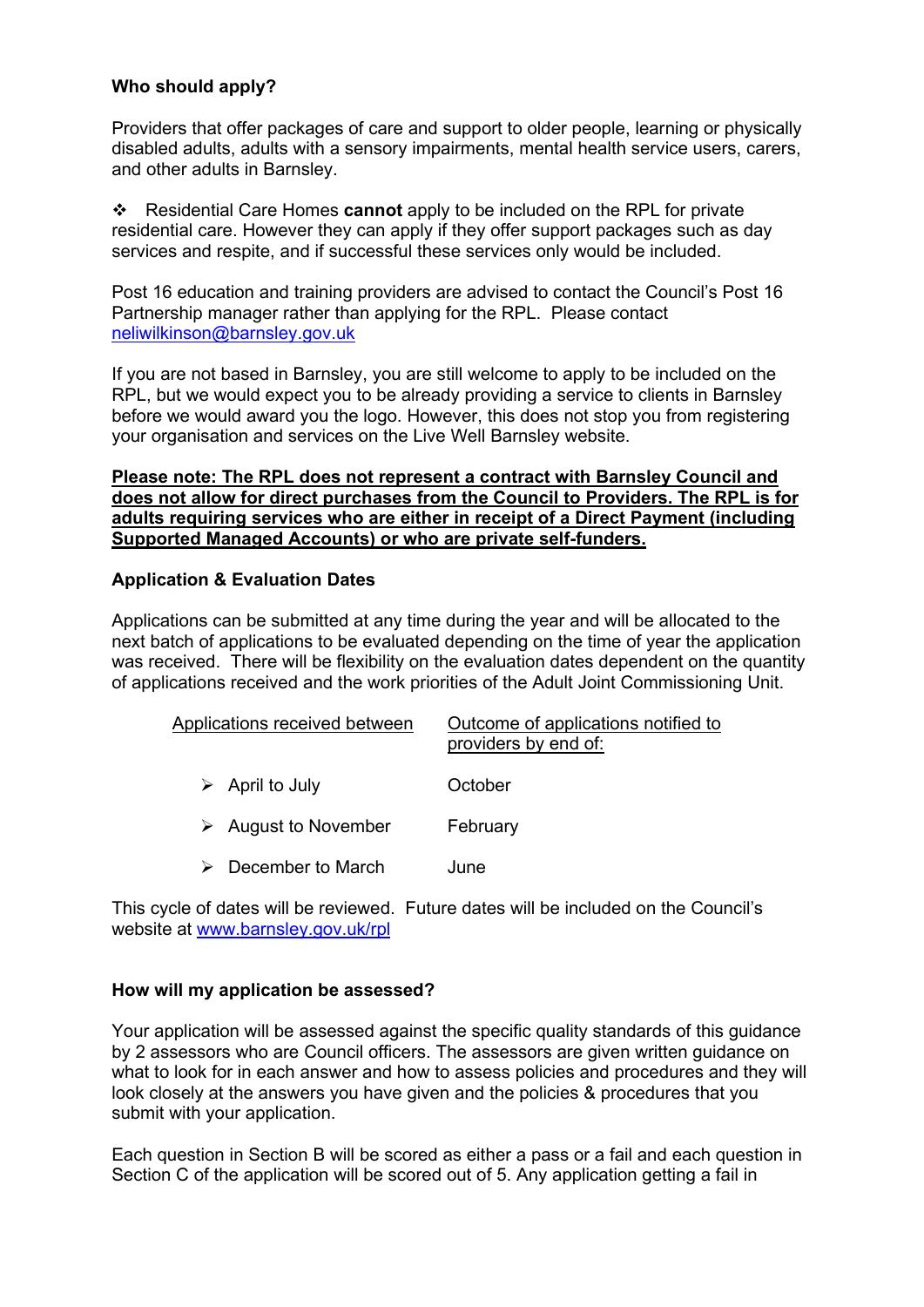Section B or a score of less than 3 in Section C will not be included on the Recognised Provider List.

If the assessors cannot agree on a score, or on whether the provider should be included on the RPL, we have moderators (who are managers) who reconsider all the scores and make a final decision.

We will contact you if we need you to provide further details or clarify any part of your application.

 process i.e. at any time once a provider has submitted an application. Information We reserve the right to carry out spot checks and visit providers as part of the evaluation gathered will be used to support the evaluation process.

## **When will I hear whether or not my application has been successful?**

The e-mail message you will receive upon submission of your application will be your proof of us receiving your application. Once the evaluation of all applications has been undertaken you will be notified in writing of the outcome of the assessments.

## **What happens if my application is successful?**

We will write to you to confirm that you will be included on the RPL and we will give you the RPL logo which will be displayed next to your organisation's entry on Live Well Barnsley. This will let people know that you meet the quality standards specified by the Council.

You will be asked to sign up to conditions (details of the conditions are shown within the Conditions Document Appendix A) that confirm that you will continue to deliver packages of care and support within the specific quality standards stated, following appropriate policies and procedures and complying with the Council's monitoring requirements. If you remain on the RPL we may ask you to re-sign the conditions if we make any significant changes.

Please note that we reserve the right to consider charging for inclusion on the RPL at a later date.

#### **What if I am unsuccessful?**

If we decide not to include you on the RPL, we will write and give some feedback on your application. The feedback given will be examples of the comments made by assessors, which are intended to be helpful.

You may be allowed to re-submit your application if you address the issues that we raise with you.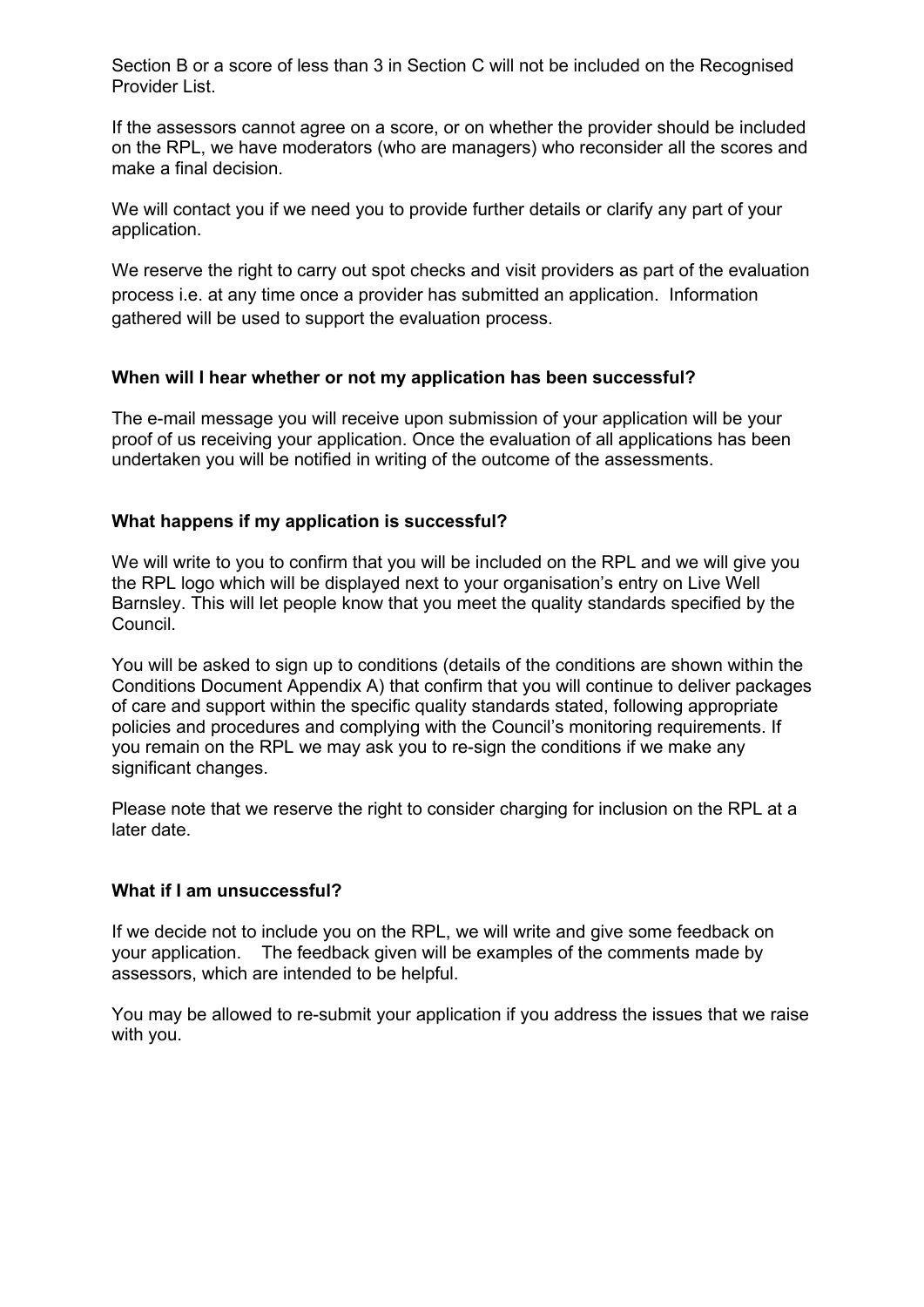# **Monitoring of the RPL**

If your application is successful and you are included on the RPL we will ask you to submit monitoring information at least once a year while you remain on the list. We will ask you to collect and send us information including but not limited to the following:

- o statistics about service users
- $\circ$  what feedback you have received from service users and how this has been used to improve the service
- o details of complaints and compliments received
- o details of DBS checks carried out
- $\circ$  Insurances are up to date and at the right level
- $\circ$  Is the organisation meeting the required RPL quality standards
- o Any changes in ownership and/or management of the organisation/service.
- o Evidence that the disclaimer referred to below is included in the terms and conditions provided to your customers.

We will provide you with a monitoring form to complete and more detail on the monitoring requirements if you are successful and are included on the RPL. The local authority reserves the right to:

- $\triangleright$  Call in evidence at any time
- $\triangleright$  Mystery Shop
- $\triangleright$  Carry out spot checks
- $\triangleright$  Survey people in receipt of care and support
- $\triangleright$  Intervene where non-compliance is identified
- $\triangleright$  Remove your organisation from the RPL on a temporary or permanent basis.

If you do not comply with the monitoring requirements you may be suspended or removed from the RPI

#### **Failure to Deliver Services**

If you are included on the Recognised Provider List you must meet the specific quality standards as per the conditions to which you sign up to. Should Barnsley Council receive information which indicates that your organisation has failed to deliver packages of care and support under these standards then the Council will have the right at its absolute discretion to?

- o Require the organisation to complete a full investigation into the allegations
- o Require the organisation to remedy any outcomes from the investigation
- $\circ$  Suspend the organisation from the approved listing, if required

Barnsley Council reserve the right to remove the organisation at its absolute discretion from the approved listing should the organisation be unable to remedy any outcomes from the investigation. If you are removed from the RPL, you will be told why and under what circumstances we may allow you to re-apply to be included on the List.

#### **Disclaimer**

The following disclaimer will be included in the conditions that organisations on the Recognised Provider List will sign:

*The inclusion of any organisation on the Recognised Provider List is not intended to be and shall not constitute a recommendation by Barnsley*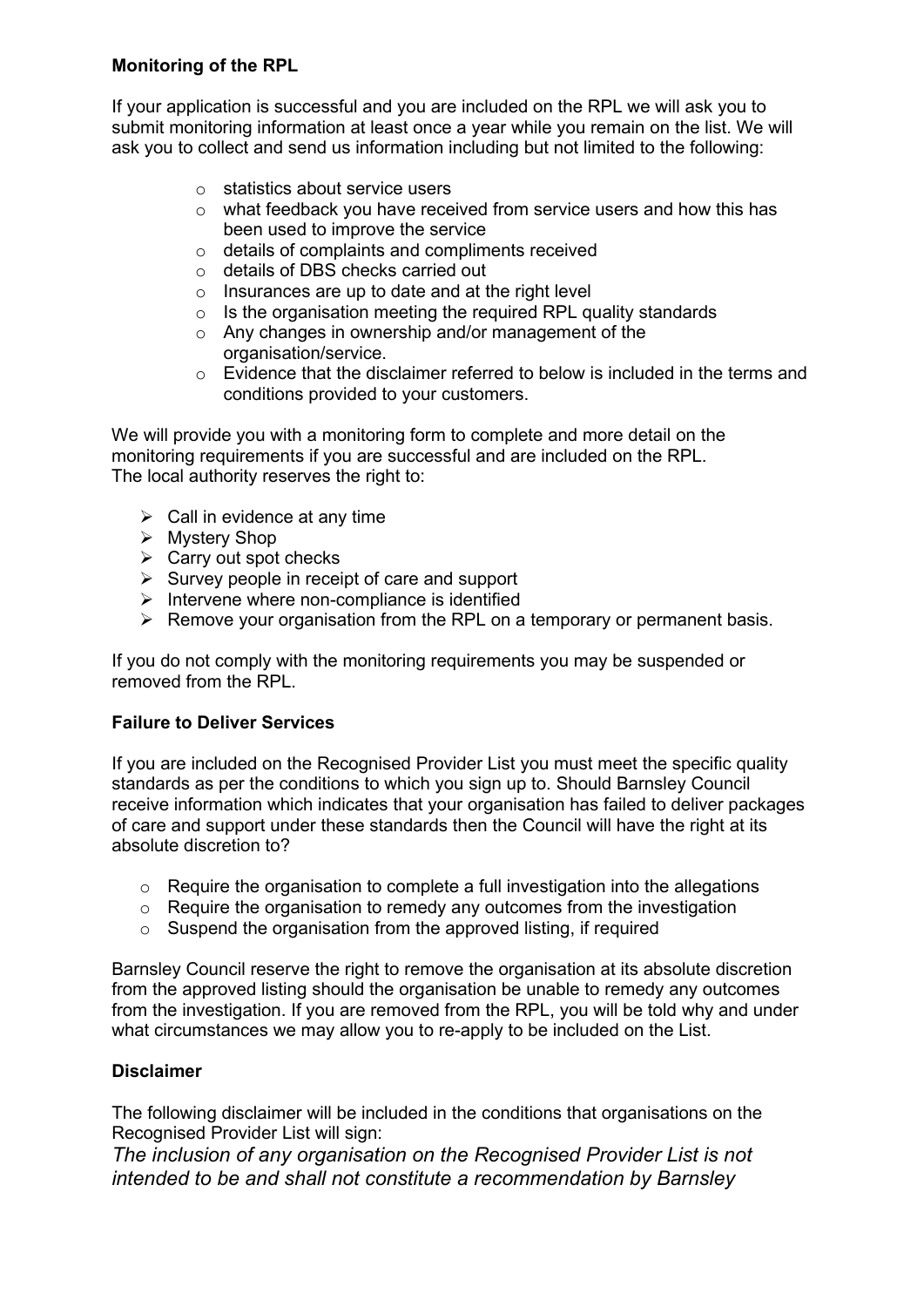*organisation on the Recognised Provider List is suitable for their own Council. No representation, express or implied, is or will be made and no*  liability or responsibility is or will be accepted by Barnsley Council in respect of *any organisation included on the Recognised Provider List and in respect of, or in any way arising out of the provision of, or failure to provide services by any organisation. It is important that service users satisfy themselves that any requirements.* 

**If you are included in the RPL, you must also include this disclaimer in the terms and conditions that you provide to your customers.** 

# **How to Apply?**

The application is split into 3 sections:

# **Section A – General Information**

This section refers to general information about the organisation applying to be registered on the RPL and will not be scored; however all questions must be answered. Any questions that are not applicable to your organisation please answered "N/A".

## **Section B – Technical Information**

This section relates to technical information about the organisation applying to be registered on the RPL and each question will be scored as a *PASS or FAIL.* 

#### **Section C – Quality Questions**

This section asks you to tell us how your organisation meets the requirements of customers and how you make sure your staff are appropriately skilled.

#### **All sections and questions must be answered, even if you have previously submitted an application to be included on the RPL; don't forget to include all the required supporting documentation.**

# **Completing Section A**

We need you to tell us the company name and address, contact details and legal status of the organisation applying to be included on the RPL. We also need to know whether you are based in Barnsley and the size of the organisation.

If you are a national organisation and not based in Barnsley, please provide the address in Barnsley you are operating from. If you are not based in Barnsley we would ask you to be providing a service to clients in Barnsley before we award you the logo.

 selecting the relevant boxes in A.7. In section A we would also like you to tell us what services you are delivering by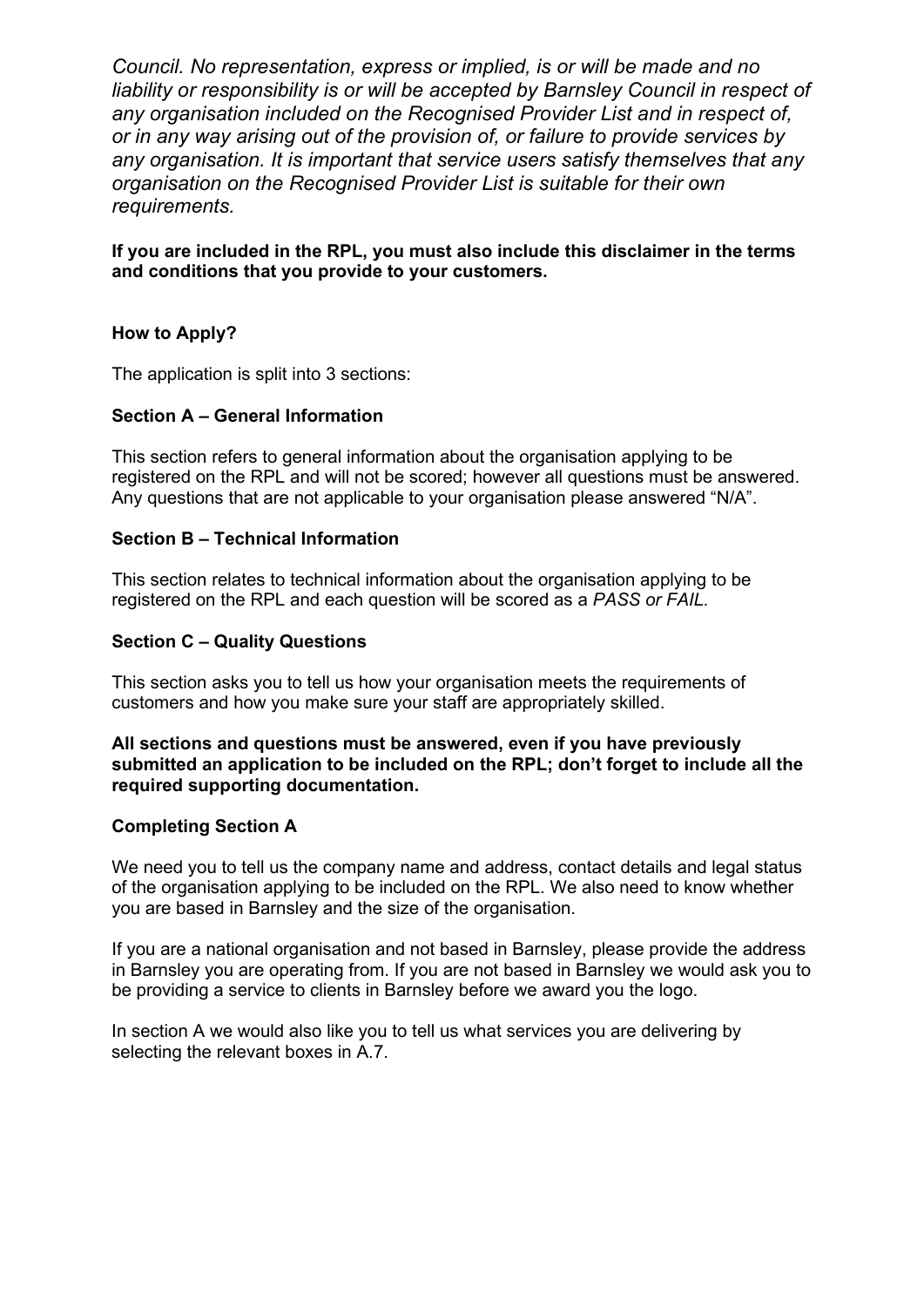# **Completing Section B**

**B.1:** Are you currently registered with the CQC? Providers offering personal care must be CQC registered. If you have a registered office outside of Barnsley this is acceptable as long as all the work is organised from that office and all the files and records are kept there. If the work is organised in Barnsley and files are kept in Barnsley then you have to register Barnsley as the location.

**B.2:** Please provide details of DBS checks, qualifications and experience of owners, managers, supervisors, carers, staff and volunteers within your organisation. We would expect all staff who work with service users to have relevant DBS checks in place. On the form please indicate the roles in your organisation. If a role does not have a DBS then please indicate why not.

**B.3:** Please provide details of the insurances held by your organisation. Barnsley Council sets a minimum level that you must have;

- $\circ$  Public liability All organisations should have this in place and be at a minimum level of £5m.
- $\circ$  Employers' Liability All organisations who employ staff should have this in place and be at a minimum of £10m
- $\circ$  Professional Indemnity This insurance is only required if your organisation is giving formal advice i.e. brokerage, and is at a minimum level of £5m.

**B.4:** This section covers your policies and procedures. We expect that you should have all the policies and procedures on the list in place and that they are up to date and reviewed regularly. We do not need you to submit all your policies however we do ask that you submit with your application the following policies and procedures; we will check and review these as part of your application to make sure they meet a minimum standard:

We would expect to see the following included in the relevant policies:

# **Health & Safety policy & procedures**

Note: organisations must have a written policy and procedures for putting policy into practice if employ 5 or more people (includes volunteers).

The policy / procedures should include:

- Who is responsible for health & safety
- Arrangements for carrying out risk assessments and to make sure that equipment is safe
- Consultation with employees
- Safe handling and use of substances
- Hazards in the work place
- Monitoring arrangements
- Where information is displayed, where people can go for H&S advice, how trainees are supervised
- How to report work-related accidents, injuries or diseases
- H&S training for staff: induction on basics and job specific training, updates, refreshers
- Emergency procedures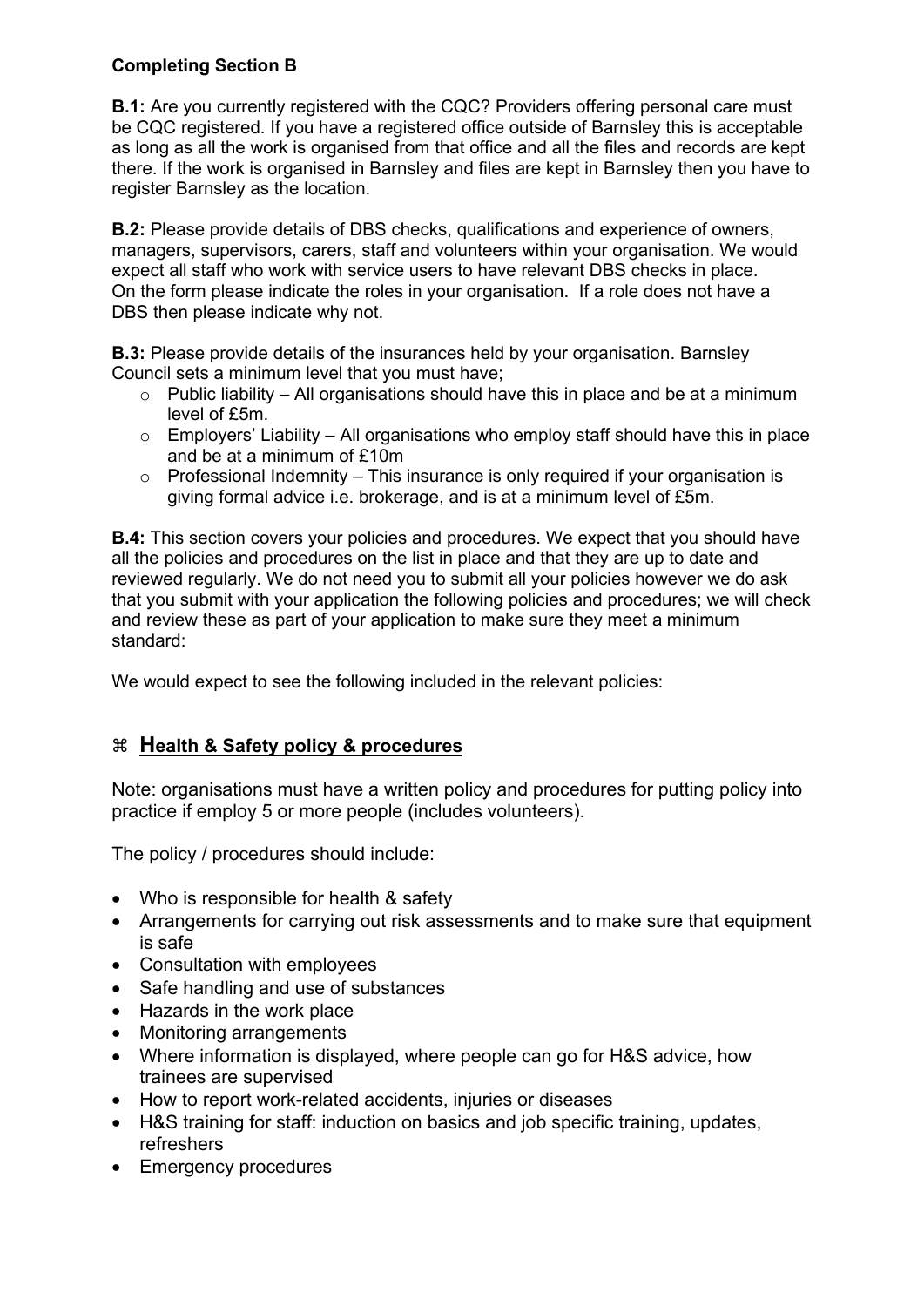It would be good practice to have separate policy on violence at work and lone workers

# **Recruitment and Selection Policy and process:**

This should include:

- A statement that before any employees or volunteers deliver packages of care and support to the customer the organisation requires:
- Appropriate Disclosure and Barring Service (DBS) checks
- 2 written references
- and that the organisation refers employees or volunteers to the Disclosure and Barring Service (DBS) where the employee or volunteer has:
- harmed, or placed at risk of harm a customer; or
- been dismissed on grounds of misconduct (or the organisation would have considered dismissal had the employee not resigned), or has been transferred to a non-care position on grounds of misconduct
- Medical clearance
- Two references
- Evidence of qualifications required
- Preventing illegal working
- Declaration of entitlement to work in the UK
- National insurance
- In a customer facing role There is a level of English speaking The successful candidate will be required to speak English to an appropriate standard.
- explain the organisation's procedures for recruitment, advertising and interviewing for paid staff and volunteers
- take account of current legislation, including, without limitation, equal opportunities legislation.
- Organisation aims to ensure that no applicant or employee receives less favourable treatment than another on grounds that are not job related.
- All vacancy advertisements will include an appropriate short statement on equal opportunity.
- Organisation will ensure that selection criteria (job description, person specification) are justifiable on non-discriminatory grounds as being essential for the effective performance of the job. All job descriptions and person specifications will include an awareness of equal opportunities and ability to work in accordance with equal opportunities principles.
- Organisation will ensure that those involved in shortlisting and interviewing record their reasons for the selection and rejection of applicants for vacancies.
- Organisation will record the details of applicant's gender, racial origin, sexual orientation, age and disability supplied through an Equal Opportunities monitoring form.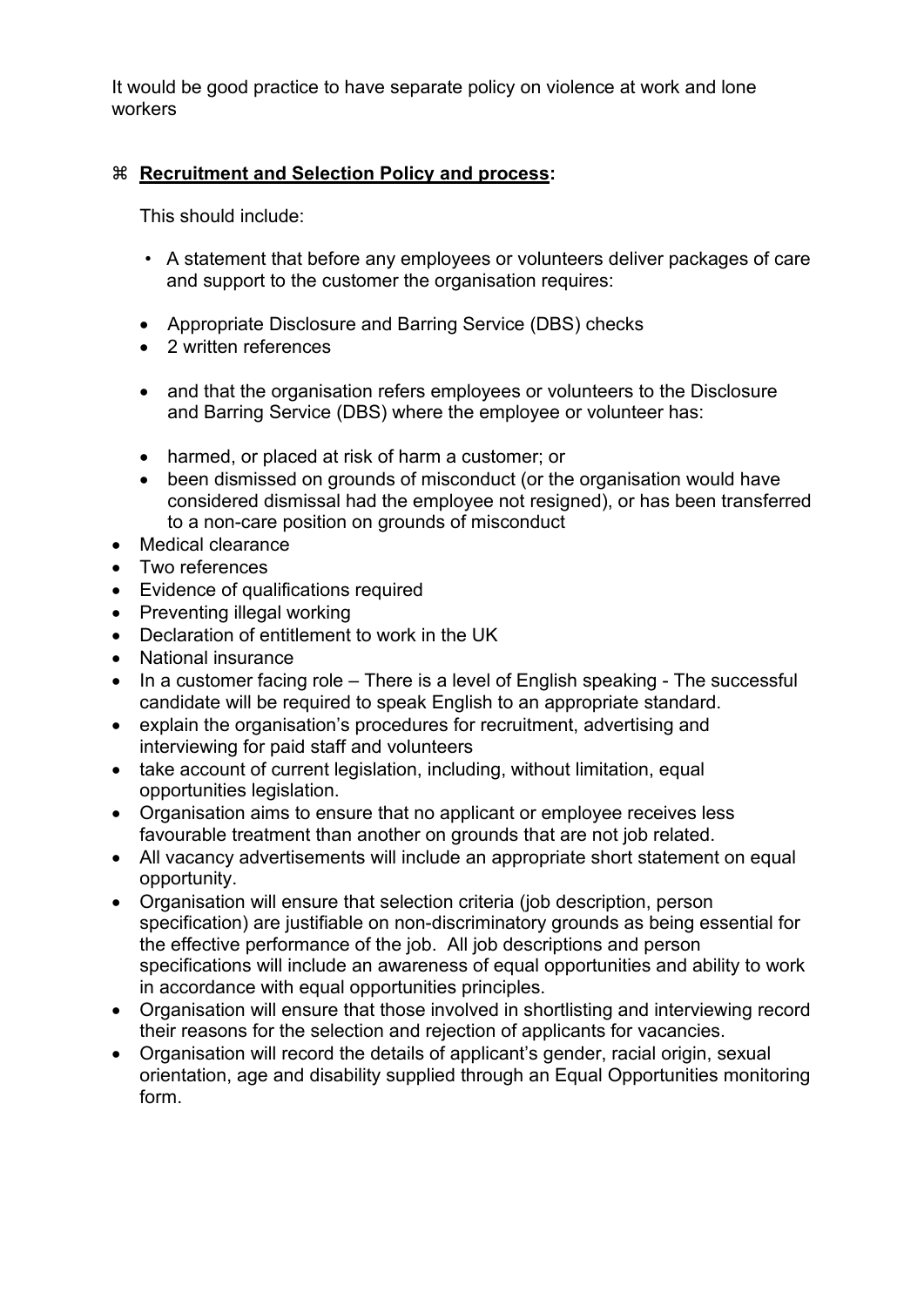# **Safeguarding Adults:**

The policy must include the following areas (it should have been updated to reflect the Care Act):

- Safeguarding is everyone's business.
- Who is at risk:
	- o *A person is defined as an "adult at risk" if they are:*
	- o *Aged 18 years or older*
	- o *In need of care and support (whether or not they get any) because of their age, disability, illness, mental health needs, drug or alcohol misuse and*
	- o *As a result of their care and support needs are unable to protect themselves from harm.*
- What is abuse / categories of abuse: Physical abuse, verbal abuse, domestic abuse, emotional or psychological abuse, sexual abuse, financial or material abuse, neglect, discrimination, modern slavery, self-neglect and organisational abuse.
- Who are the abusers family, friends, neighbours, paid carers, health or care professionals, work colleagues.
- Where abuse takes place  $-$  can happen anywhere  $-$  in the home, in the community, in day care or residential care, in hospitals or in college
- What to do if you suspect abuse: Ensure safety, preserve evidence, report and record. Alert to be reported to Safeguarding manager, social services, police etc.
- Signs and indicators of abuse for each category
- Common Signs of abuse bruising, unexplained injuries, deterioration in health, unkempt, frighten to be left alone.
- Risk assessment to protect vulnerable adults from abuse
- What to do if an allegation of abuse is made against staff
- documentation and record keeping and actions in respect of all safeguarding issues
- training and how training requirements will be met (including refresher training)
- details of arrangements for liaison and co-operation with the Council and other appropriate agencies and individuals.

Should allegations of the abuse of a customer by any person be made, the organisation will co-operate fully with the Council and with appropriate statutory agencies, in the investigation of these allegations and will work with the Council and other agencies as agreed within the South Yorkshire Safeguarding Adults Policy / Procedure to implement the protection plan aimed at both providing support to the customer and preventing further abuse from occurring.

# • **Business Continuity Plan**

A Business Continuity Plan should include:

- 1) A Business Impact Analysis (BIA) this looks at;
	- What are the business critical activities
	- What external, internal and ICT dependencies there are
	- What are the minimum resources needed to operate during a disruption
	- Any financial impacts
	- Impacts over time 24/48/72 weeks months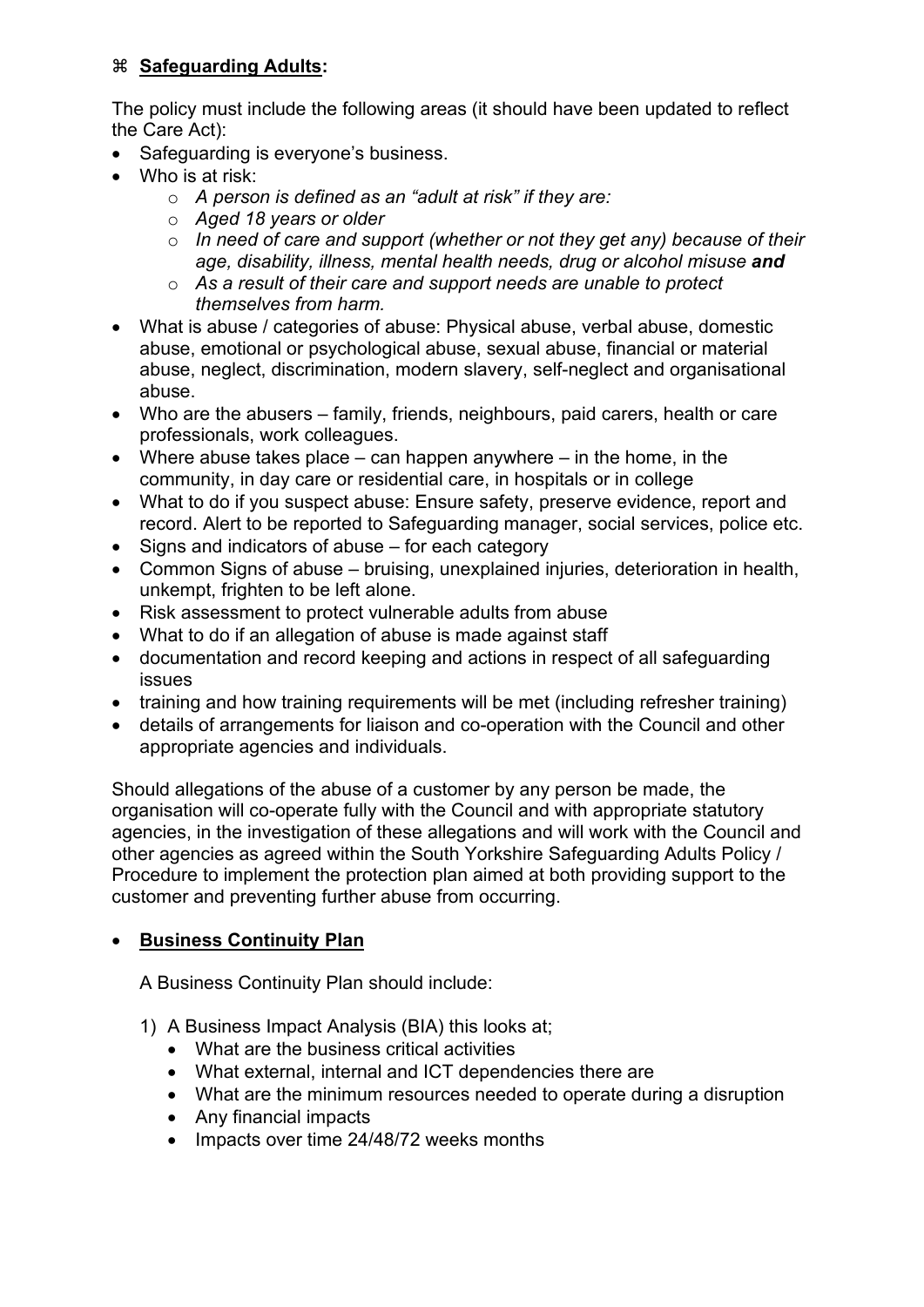2) The plan itself is based on the BIA

The document contains procedures and information to enable the business to continue to deliver its critical activities at an acceptable predefined level. Risks to consider would usually be placed under the following five headings and then actions that will be taken;

- Loss of IT
- Loss of building
- Loss of staff
- Interruption or loss of supply chain
- Loss of records / information
- 3) Emergency/Key Contacts (staff/suppliers/customers)
- 4) Triggers the plan will be activated when…….

Plans are usually reviewed annually or following an activation/ training exercise or significant change to the service/business.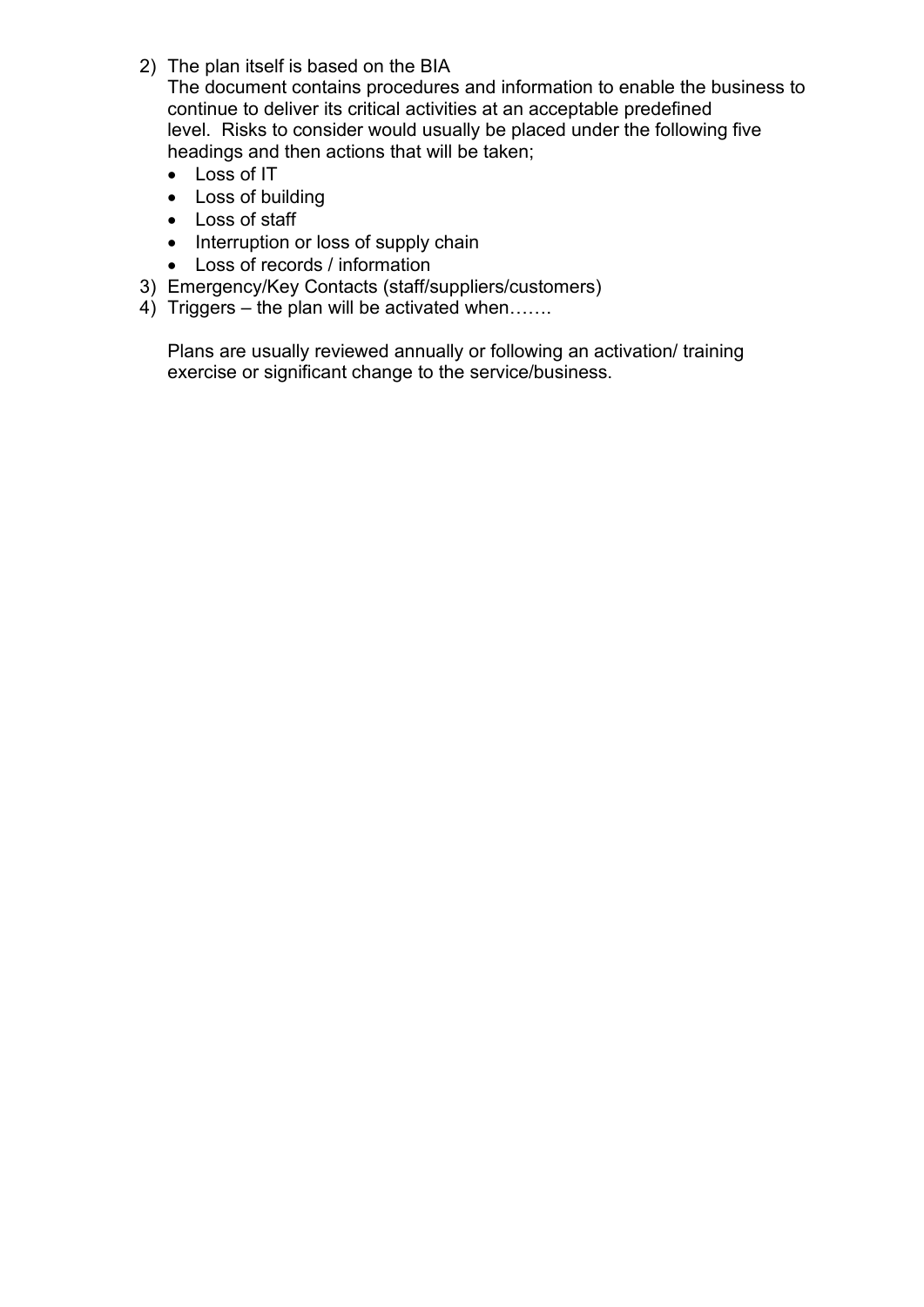## **Completing Section C**

Each question in this section will be scored out of 5 using the scoring matrix below; you must achieve at least 3 marks for each question to achieve RPL status.

Please ensure that any examples given relate directly to the service you are applying to the RPL for i.e. do not give examples that are from another service that your organisation provides.

## **Score Score Description of Response**

| <b>Scoring Matrix for Quality Criteria</b> |                                       |                                                                                                                                                                                                                                                                       |
|--------------------------------------------|---------------------------------------|-----------------------------------------------------------------------------------------------------------------------------------------------------------------------------------------------------------------------------------------------------------------------|
| <b>Score</b>                               | <b>Judgment</b>                       | Interpretation                                                                                                                                                                                                                                                        |
| 5                                          | Excellent                             | Exceptional demonstration of the relevant ability, understanding,<br>experience, skills and resource and/or quality measures required to<br>provide the services. Full evidence provided where required to<br>support the response.                                   |
| 4                                          | Good                                  | Above average demonstration of the relevant ability, understanding,<br>experience, skills, resource and/or quality measures required to<br>provide the services. Majority evidence provided to support the<br>response.                                               |
| 3                                          | Acceptable                            | Demonstration of the relevant ability, understanding, experience,<br>skills, resource, and / or quality measures required to provide the<br>services, with some evidence to support the response.                                                                     |
| $\overline{2}$                             | Minor<br><b>Reservations</b>          | Some minor reservations of the relevant ability, understanding,<br>experience, skills, resource, and / or quality measures required to<br>provide the services, with little or no evidence to support the<br>response.                                                |
| $\mathbf{1}$                               | <b>Serious</b><br><b>Reservations</b> | Considerable reservations of the relevant ability, understanding,<br>experience, skills, resource, and/or quality measures required to<br>provide the services, with little or no evidence to support the<br>response.                                                |
| $\Omega$                                   | Unacceptable                          | Does not comply and/or insufficient information provided to<br>demonstrate that there is the ability, understanding, experience,<br>skills, resource and/or quality measures required to provide the<br>services, with little or no evidence to support the response. |

**C.1:** This question asks about the systems you have in place for quality assurance and for monitoring the quality of the service that you are providing. Tell us about any external and your internal quality standards describing how these are set, managed, monitored and reviewed and what actions you take if your services / packages of support do not meet your quality standards.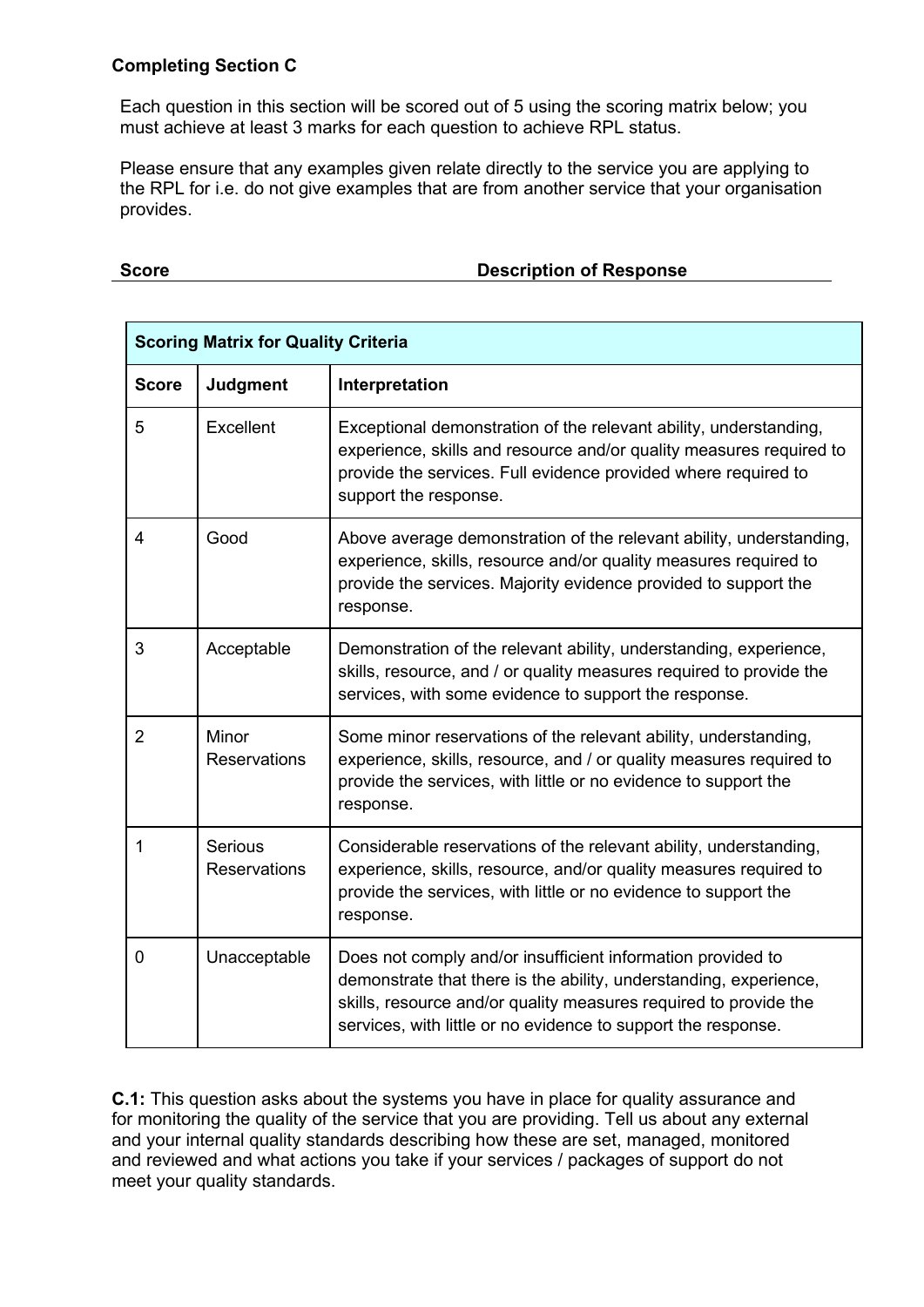**C.2:** This question relates to the way you communicate with your customers. Tell us the different ways you communicate and how you ensure its accessible taking into account varying customer's needs? Tell us how you communicate with regards to your service agreements; how do you ensure customers understand the terms of the service you are providing including prices, changes, cancellations etc.

**C.3:** This question asks about what feedback you look for and ask for to ensure your customers' needs are met. How do you obtain feedback, how often and what do you do with it? How do you know what your customers feel about the care and support you are providing? Do you involve customers in the planning / design of your / their service? Please include an example or a case study to support this question.

**C.4:** This question asks how you ensure your staff and volunteers understand the organisations standards required to deliver a quality service to your customers. Tell us about what you do when new staff start, do they have inductions, do you provide a code of conduct, what ongoing support do they receive for example supervisions, appraisals etc. Also what measures do you put in place to make sure your staff understand what's important and the need to respect customers.

**C.5:** This question is about how you ensure you and your staff have the appropriate skills and experiences to carry out specific roles. What systems do you have in place to check competencies i.e. recruitment process / training / appraisals etc. Tell us about any training plans you have and how you put this into practice. How do you consider your customers varying needs?

**C.6:** This question is about how you put your organisations Business Continuity / emergency plan into practice? What would happen if you cannot deliver an agreed package of care and support for any reason and what would you do? How / when do you let customers know and what records to do you keep, is it accessible in case of emergency, do you offer alternative services? We would expect you to have an up to date and appropriate Business Continuity or Emergency Plan; tell us how you implement it and does it include what to do in cases of emergency, adverse weather, illness, loss of services etc.? Is the plan reviewed?

 comply with it to make sure you meet the needs of staff and customers covered by [guidance](http://www.gov.uk/guidance/equality-act-2010-guidance) **C.7:** This question relates to the Equality Act 2010 and asks you to tell us how you protected characteristics. We would like you to include specific examples of how you put this into practice. For further details see: [www.gov.uk/guidance/equality-act-2010-](http://www.gov.uk/guidance/equality-act-2010-guidance)

# **Where can I get more information?**

please contact the Adult Joint Commissioning Team by email rol@barnsley.gov.uk If you need more information or if you have questions about completing your application,

# **Please email your completed application form and all the accompanying documents as Word documents to: rpl@barnsley.gov.uk.**